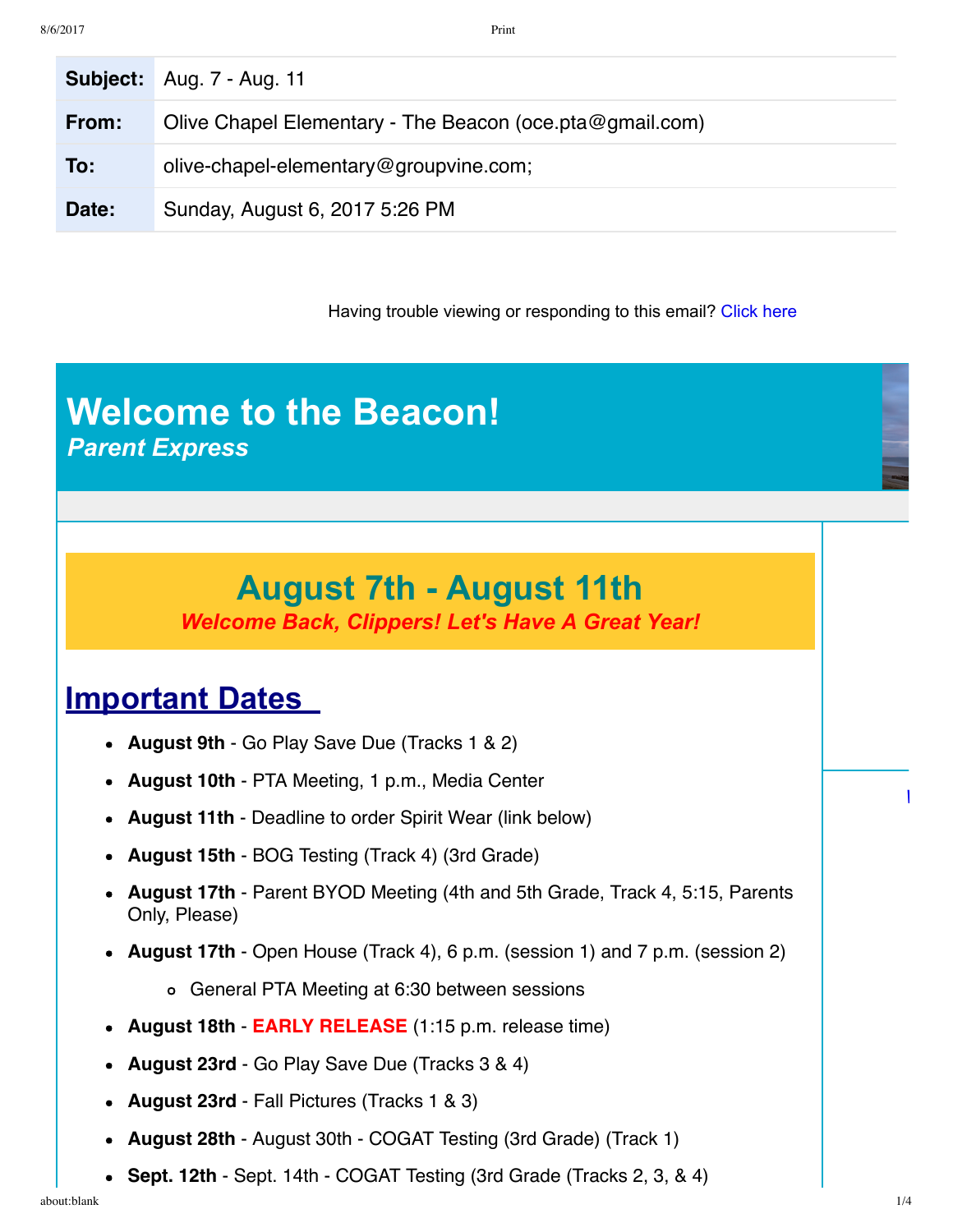- **Sept. 14th** Fall Makeup Pictures (Tracks 2 & 3)
- **Sept. 29th EARLY RELEASE** (1:15 p.m. release time)



**Safety Patrol** 

Stay tuned for the full schedule

### **Help a Friend Sign Up For The Beacon**



Welcome all to the start of the 2017 - 2018 school year. We know it's going to be a great one. To keep you informed, we issue this newsletter, The Beacon, weekly to share important dates and going-ons about Olive Chapel Elementary. Please continue to watch for information from your childs' teachers, too, but the Beacon is a great backup for school happenings.

If you are receiving this copy of The Beacon, you successfully signed up to receive it weekly. We're trying to reach as many of our parent/guardian community as possible. Please feel free to forward

[this newsletter on to your OCE friends and note that they can sign up for The Beacon by](https://docs.google.com/forms/d/e/1FAIpQLSf0eLxPaPmRBt9xRwGq9TACdevwCJY4rVYJaN1Vwbt-QVue6g/viewform?c=0&w=1) clicking on this link.

### **New Bus Routes**

If you received a letter about a new bus route, you can find more [info at this link.](http://webarchive.wcpss.net/school-directory/bus-routes/523.html)

### **It's Go Play Save Time!**

Go Play Save is the second largest fundraiser we host at OCE, which means we need your help to make it a whopping success. [Please click on this SignUp Genius](https://m.signupgenius.com/#!/showSignUp/4090c4eaba62b0-goplay/1257214) for volunteer opportunities that run through 8/23. Thanks for your help!



### **Staff Appreciation - How You Can Help**

The PTA Staff Appreciation Committee would like to shower our teachers with snacks and goodies in the Teacher's Lounge as often as possible this year. They work hard with our kiddo's, and having a little something extra in the lounge can bring a lot of sunshine to their day. Want to help? Click on this SignUp Genius to see how you can help support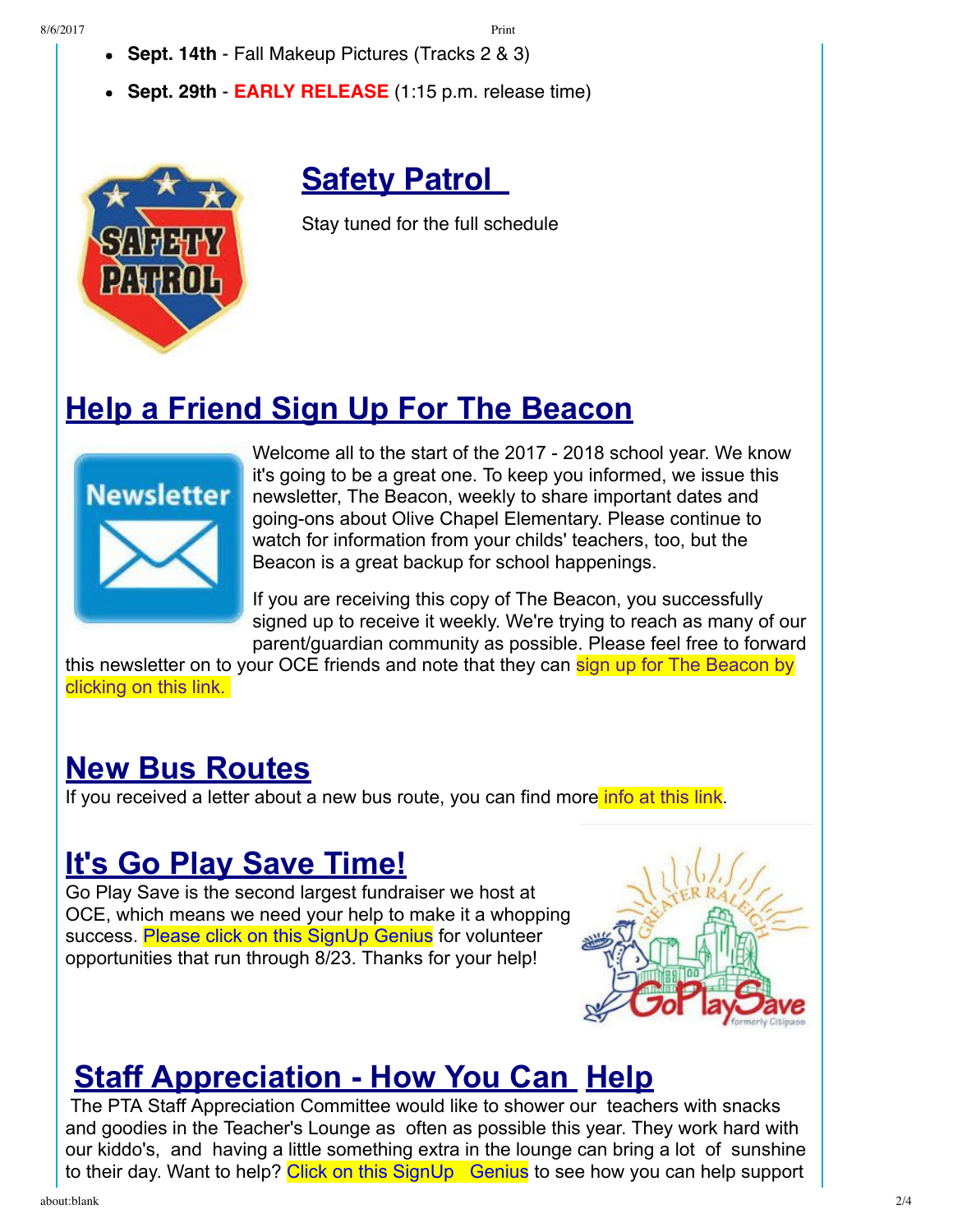8/6/2017 Print



# **PTA Notes**

The OCE PTA is ready to kick off a fantastic year with all our parents and students. A few notes:



- The next PTA meeting is Thursday, August 10th, 1 p.m., Media Center
- We still have a list of open PTA positions, and one of them might be a fit for you! [Click here to see what's available](http://docs.wixstatic.com/ugd/1e8297_de8d7bf48f064ba3b53fe5b6fa3c7559.pdf) and email us at oce.pta@gmail.com if you're interested.
- There's still time to order your **S-P-I-R-I-T W-E-A-R!** [Click here to place your order](https://my.cheddarup.com/c/ocespiritwear) and deck our your family in OCE logo gear! Deadline is 8/11

## **Did You Know?**

- There is a binder at the front desk that contains "favorite things" for each of our teachers? Just ask. It sure helps when looking for a gift!
- [School meal prices have increased by \\$0.10. Click here to read](http://www.wcpss.net/site/default.aspx?PageType=3&DomainID=6310&ModuleInstanceID=4225&ViewID=047E6BE3-6D87-4130-8424-D8E4E9ED6C2A&RenderLoc=0&FlexDataID=95058&PageID=14106) more.
- Wake County publishes a list of all the standardized tests students take by grade level? [Click here to view it](http://www.wcpss.net/site/default.aspx?PageType=3&DomainID=6310&ModuleInstanceID=4225&ViewID=047E6BE3-6D87-4130-8424-D8E4E9ED6C2A&RenderLoc=0&FlexDataID=95058&PageID=14106).

### **Wish Lists**

Our fabulous P.E. and Art teachers have a few things on their Wish Lists that we wanted to share. Thanks in advance if you can send in any of the following:

- ART:
	- Glue sticks
	- Paper plates
	- o Baby wipes
	- Tissues
	- More glue sticks :)
- $\bullet$  P.E.
- iTunes gift cards for class music
- Tissues



*everychild.onevoice.*